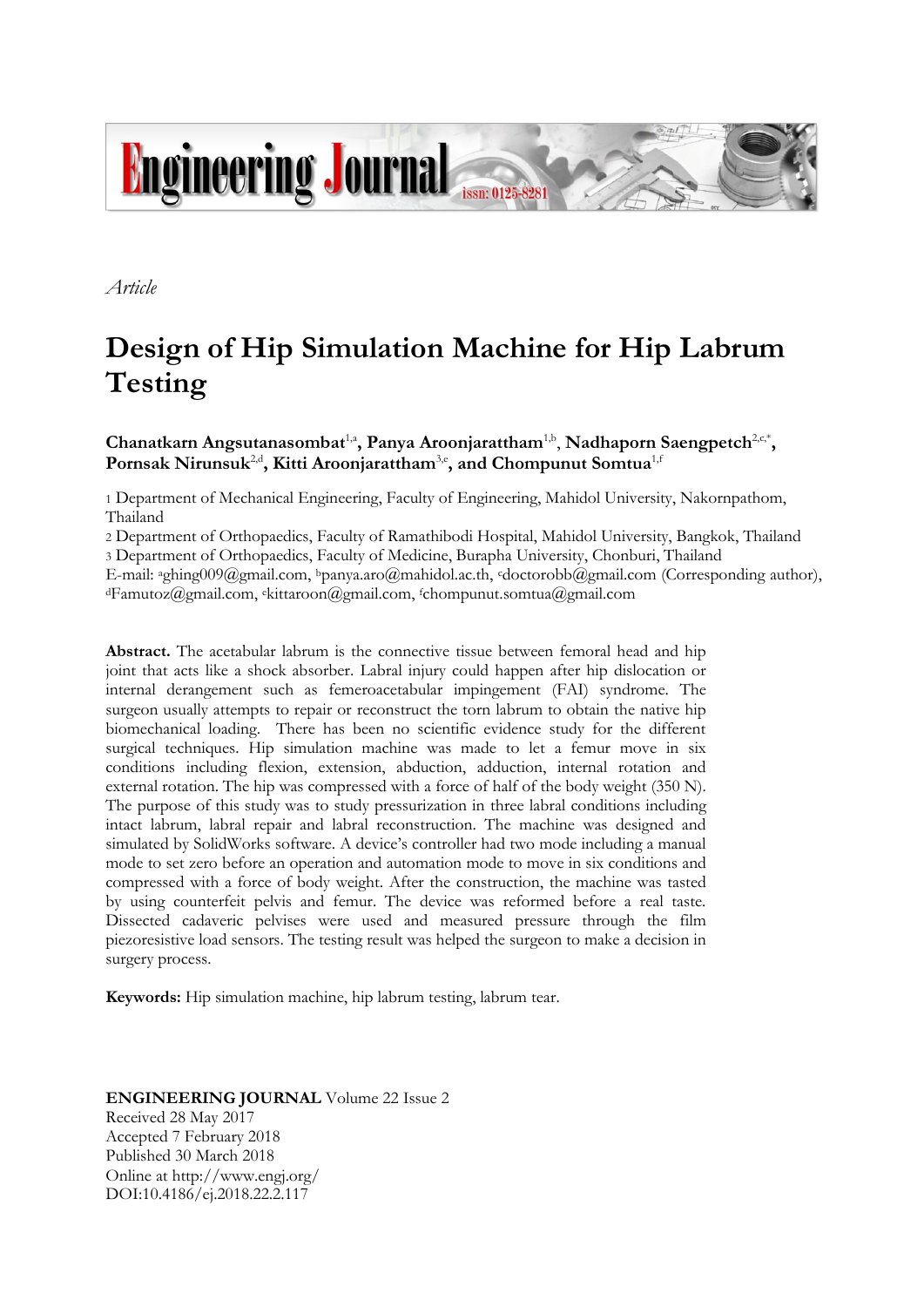#### **1. Introduction**

Labrum is fibrous thickening rims of cartilage surrounding the socket of hip joint as shown in Fig. 1 that protects the joint surface, stabilize the hip socket by keep the femoral head inside the acetabulum [1,2] and distribute the loads and pressures of the articular surface [3, 4, 5]. The injury of labrum tends to chronical hip pain [6, 7, 8]. Hip pain and disability could occur from the acetabular labral tears after hip dislocation or internal derangement [9, 10, 11]. The acetabular labrum tears had 75% of an unknown cause and 25% were occurred by accident, excessive force, hip dislocation, hip degeneration, capsular hip hypermobility, and hip dysplasia [12].





The occurrence of labral tears has increased with ages that caused by aging process and were thought to be from gradual tear due to repetitive micro-trauma. Under compression force of body weight in a neutral hip condition, the acetabular labrum resists the femoral head dislocation despite being detached from the acetabular rim. When the labral tear occurred, the hip stability decreased [5, 13, 14, 15, 16]. Treatment of labral tears depend on the severity of the symptoms and the specific characteristics of the tear and the surgical operation may be solved with either repair of the labral tissue using suture or using a local tendon to reconstruct the irreparable labrum depends on the type of tear and tears' characteristics.

This research aimed to develop a hip simulation machine and tested how the labral tear affect the pressure in the hip joint by compared the intact labrum with labral repair and labral reconstruction. The machine was designed to mimic a real human's hip movement as abduction, adduction, flexion, extension, internal rotation and external rotation under constant body weight. The pressure sensor was used to measure in the hip socket to compare between intact labrum, labral repair and labral reconstruction conditions.

## **2. Materials and Methods**

Hip simulation machine was created by SolidWorks CAD software (Version 2010; Mahidol University; Nakhon Pathom, Thailand) as shown in Fig. 2 to simulate the hip joint movement as adduction, abduction, flexion, extension, internal rotation and external rotation under constant body weight compression. The designed machine had dimension 1.0 x 1.2 x 1.0 meter as width x long x height.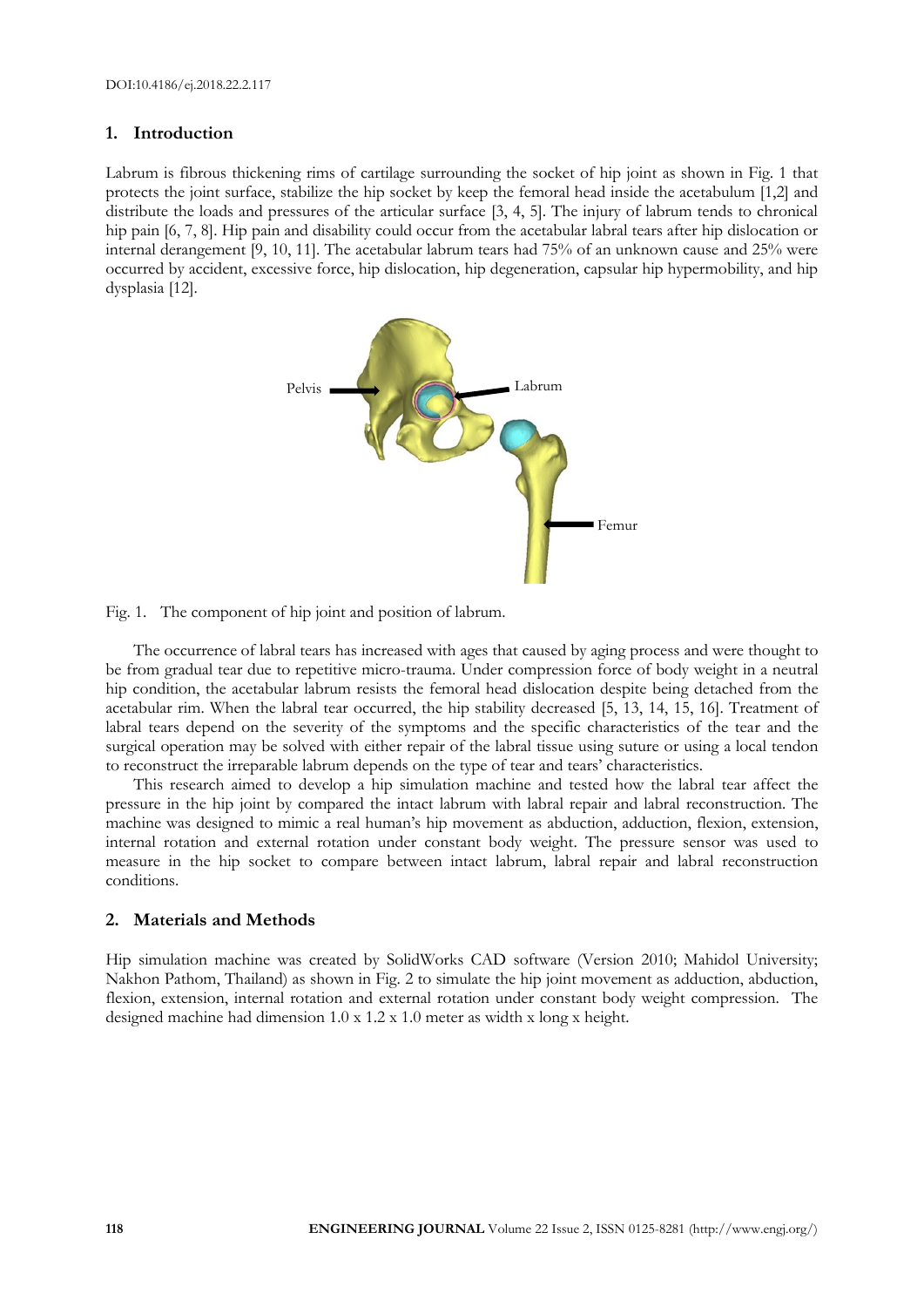

Fig. 2. CAD model of hip simulation machine.

The machine was used to create the several of hip movements' direction, which was constructed from aluminium profile by Aluminum Alloy 6063-T5 with yellow coating. The components of hip simulation machine were divided into two parts: the upper part that is used to control the force applied to the pelvis by the AC servo motor (model MSDA203A1A; Panasonic Corp.; Osaka, Japan) [17] and the bottom part which are used to control the motion of the DC motor and step motor. All of these parts are controlled by Arduino and the force applied is measured by load cells which are mounted on Z-axis as shown in Fig. 3. The maximum average weight of Thai people is 71.07 kg for men between 46-59 years [18] but the cadaver hip cannot receive that full load because the model has dissect many muscles, ligaments and tendons. During the test, in the Z-axis, AC servo motor was compressed constant force with a 0.5 times of body weight (350 N) on the vertical movement of the ball screw on the T-shape jig that used to install the testing hip.



Fig. 3. Load cell S-type to measure the load in z-axis.

The machine was moved in six directions as adduction  $(+X\text{-axis})$ , abduction  $(-X\text{-axis})$ , flexion  $(-Y\text{-axis})$ axis), extension (+Y-axis), internal rotation (+Z-axis) and external rotation (–Z-axis). X- and Y-axis were moved by DC motors connected to ball screw, was controlled a position by encoders. Z-axis was rotated by a thrust ball bearing, which was controlled the ball bearing by step motor. The femur was cut at the midshaft region and fixed with ball bearing on the plate as shown in Fig. 4.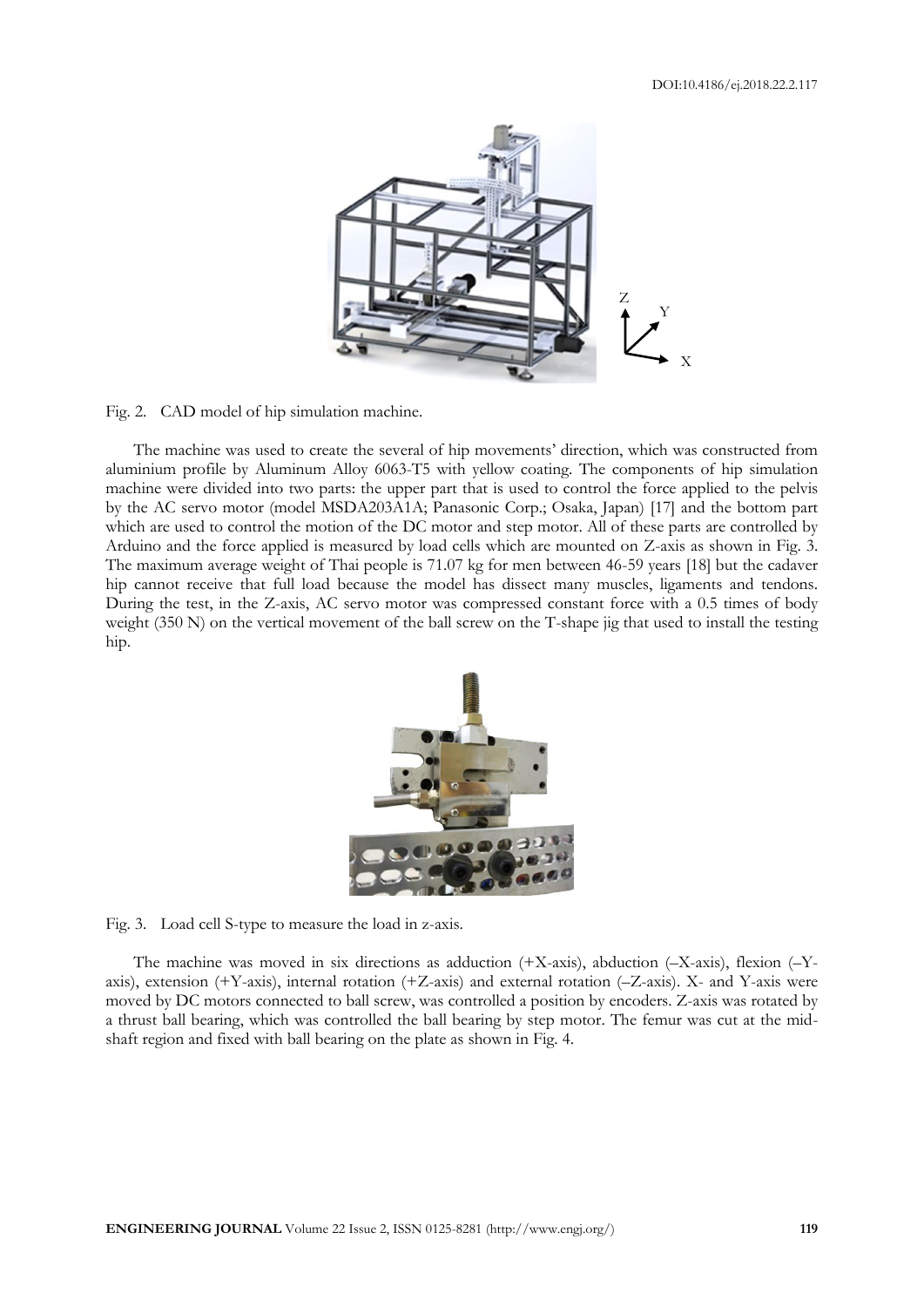

Fig. 4. Hip joint was installed in neutral position.

The AC servo motor can be works alternatively between the position control mode and the torque control mode. In this research, a torque control mode was used to generate the body weight force thought Z-axis by ball screw to a pelvis by controlling the constant load on the T-shape jig, using load cell to measure the force. The plate fixed the femoral shaft is placed on the X-Y slide table which moves in two directions. Flow chart of hip simulation machine to control a movement in X-, Y- and Z-axis and rotate around Z-axis was shown in Fig. 5.



Fig. 5. Flow chart of hip simulation machine.

The testing hip is held on a T-shape jig as shown in Fig. 6 with several screws which is exchangeable for different testing samples. The jig has an angle 150 degree to enclose the testing hip because the hip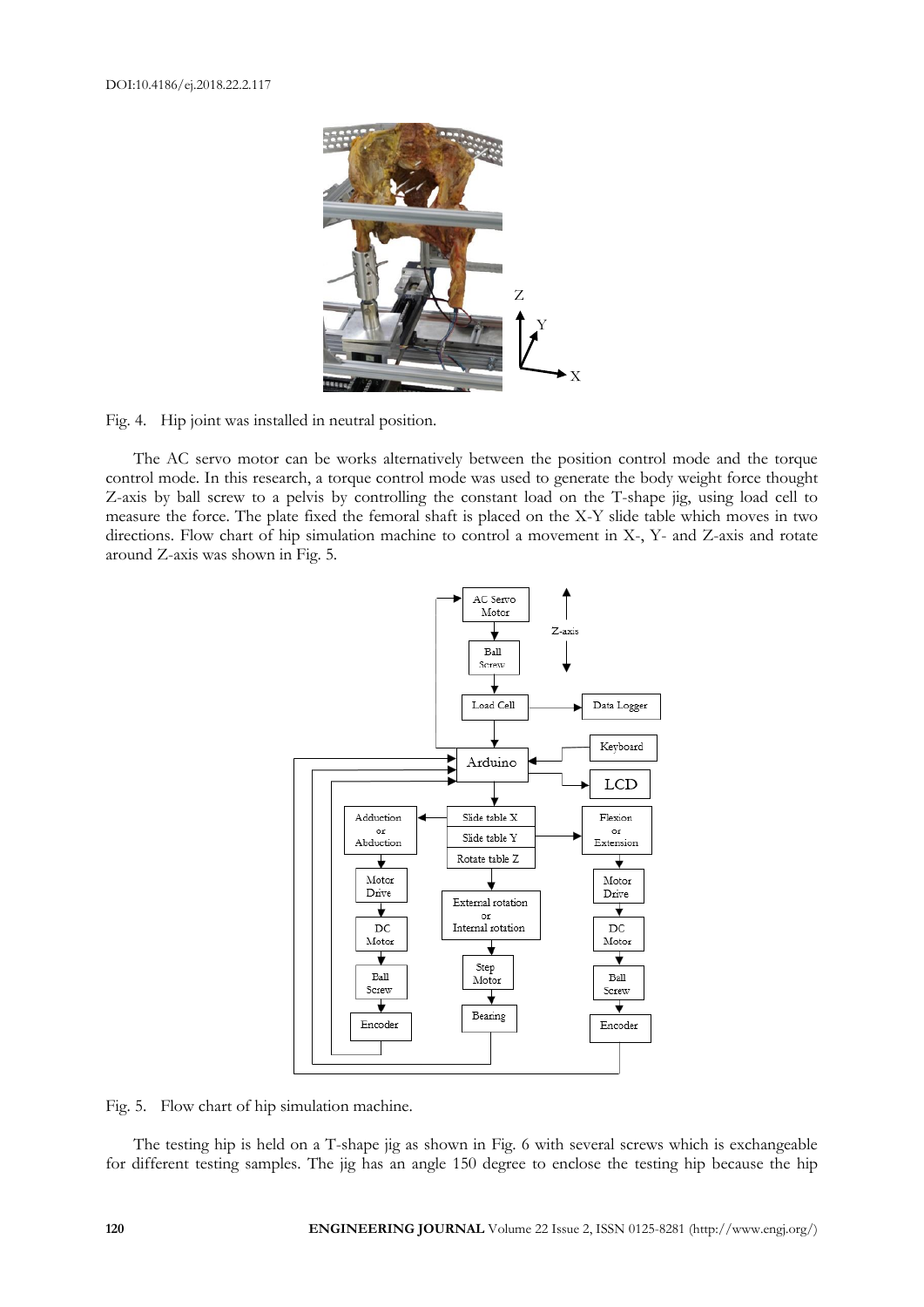width depends on gender, age, weight and height of human. Many slots with fillet are used to insert the screw fixing the testing hip. This experiment was divided into three testing cases:

- 1. Adduction or abduction, the testing hip was held on T-shape jig and compressed by AC servo motor with constant load 350 N. If the loads exceed 350 N the servo motor decrease the torque to ball screw and increase the torque when the loads lower than 350 N. The DC motor moved the slide table to +X-axis for adduction and –X-axis for abduction.
- 2. Flexion or extension, the testing hip was held on T-shape jig and compressed by AC servo motor with constant load 350 N. The DC motor moved the slide table to –Y-axis for flexion and +Y-axis for extension.
- 3. External or internal rotation, the testing hip was held on T-shape jig and compressed by AC servo motor with constant load 350 N. The step motor rotated the table around +Z-axis for internal rotation and –Z-axis for external rotation.



Fig. 6. T-shape jig for insert testing hip.

The pressure sensitivity film (K-scan sensor, Tekscan Inc., USA) was used to measure the pressure in the hip socket with the versatile I-Scan tactile pressure mapping system that measures and analyzes interface pressure between two surfaces of cartilage, utilizing a thin and flexible sensor as shown in Fig. 7. The system was comprised of data acquisition electronics, sensors, and software to measure both force and pressure. The thin tactile sensor had the minimal interference between the objects surface, allowing the true interface pressure data to be obtained.



Fig. 7. I-Scan system includes data acquisition electronics and sensor [19].

The labrum was tested under three conditions as intact labrum, labral repair and labral reconstruction. The pressure sensor was inserted in the hip socket as shown in Fig. 8.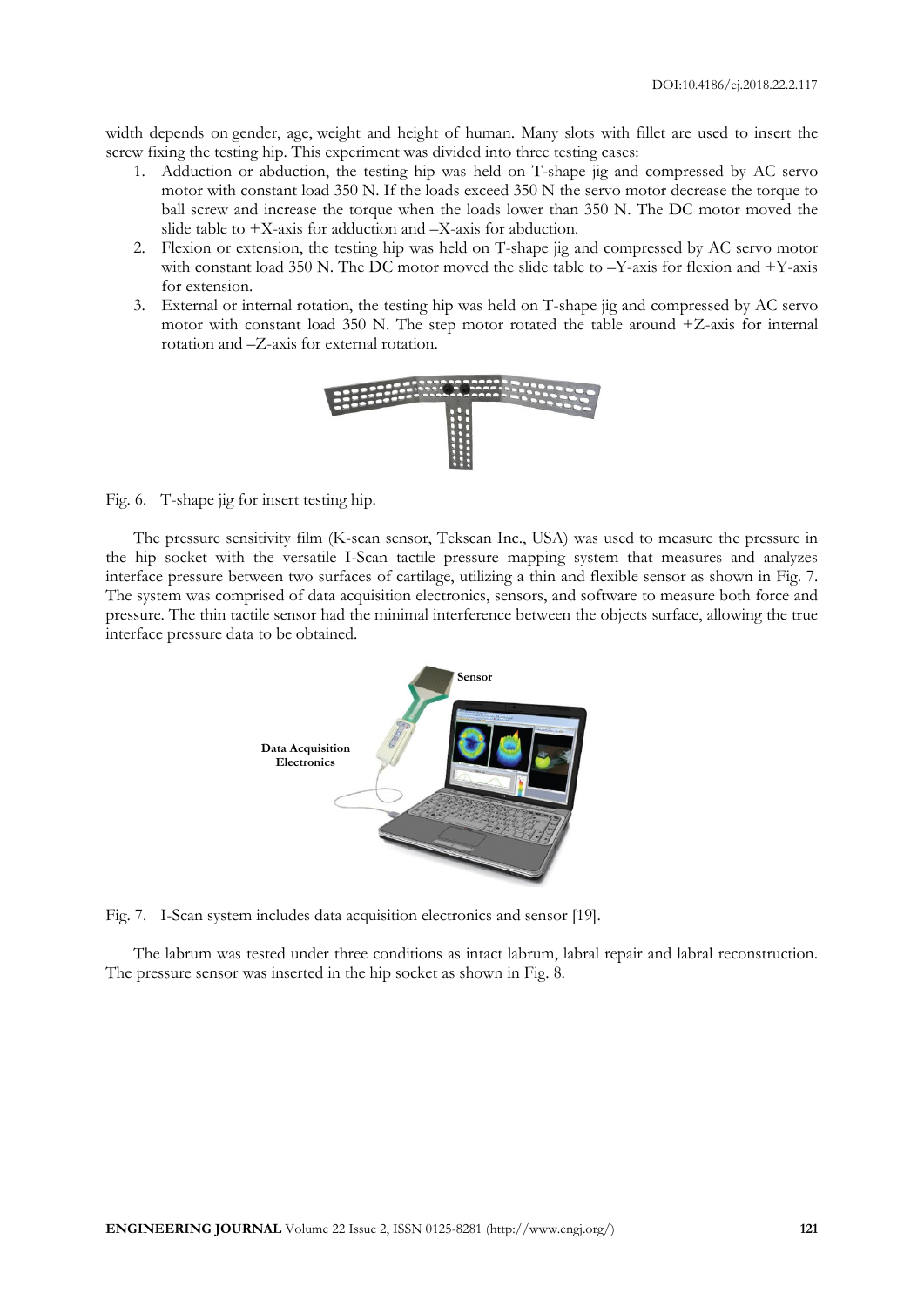

(a)



Fig. 8. The pelvis model: (a) Opened the hip socket and (b) Inserted pressure sensor in hip socket.

## **3. Result and Discussion**

The result were divided into two parts as result of a hip simulation machine, was simulated under six conditions and result of pressure in hip socket under three labrum conditions.

## **3.1 Hip Simulation Machine**

The testing hip was tested under six conditions by hip simulation machine as follow: Abduction and adduction were controlled by DC motor in X-axis as shown in Fig. 9. The DC motor controlled the ball screw to move the slide table X attached the femoral shaft in –X-axis as abduction with 20 degrees from neutral alignment and +X-axis as adduction with 10 degrees from neutral alignment as human activities [20]. The degrees of abduction and adduction were converted to displacement of X position and were counted the ball screw rotating by encoder.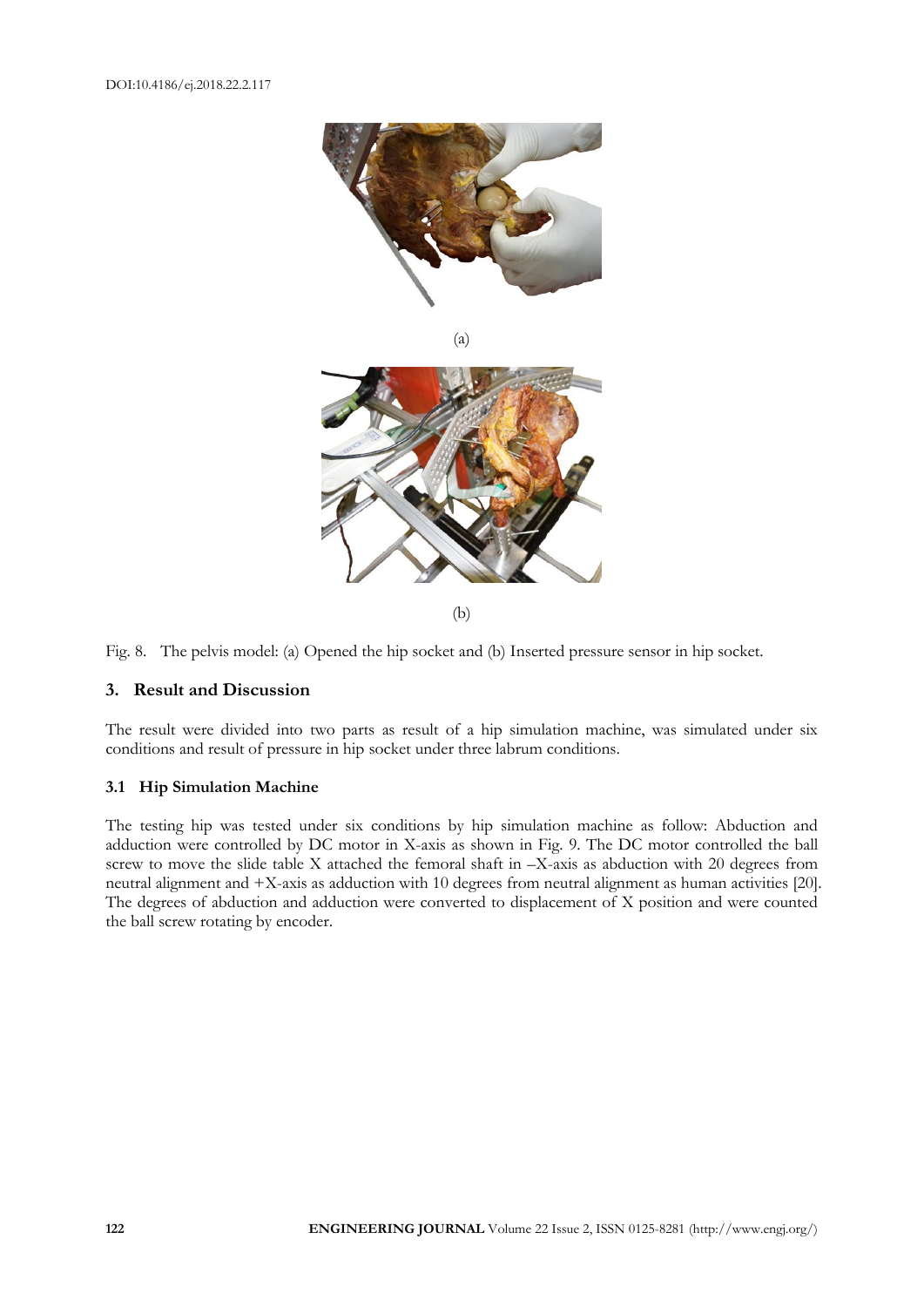

Fig. 9. Direction of abduction and adduction from neutral alignment.

The flexion and extension were controlled by DC motor in Y-axis as shown in Fig. 10. The DC motor controlled the ball screw to move the slide table Y attached the femoral shaft in –Y-axis as flexion with 20 degrees from neutral alignment and +Y-axis as extension with 20 degrees from neutral alignment as human activities [20]. The degrees of flexion and extension were converted to displacement of Y position and were counted the ball screw rotating by encoder



Fig. 10. Direction of flexion and extension from neutral alignment.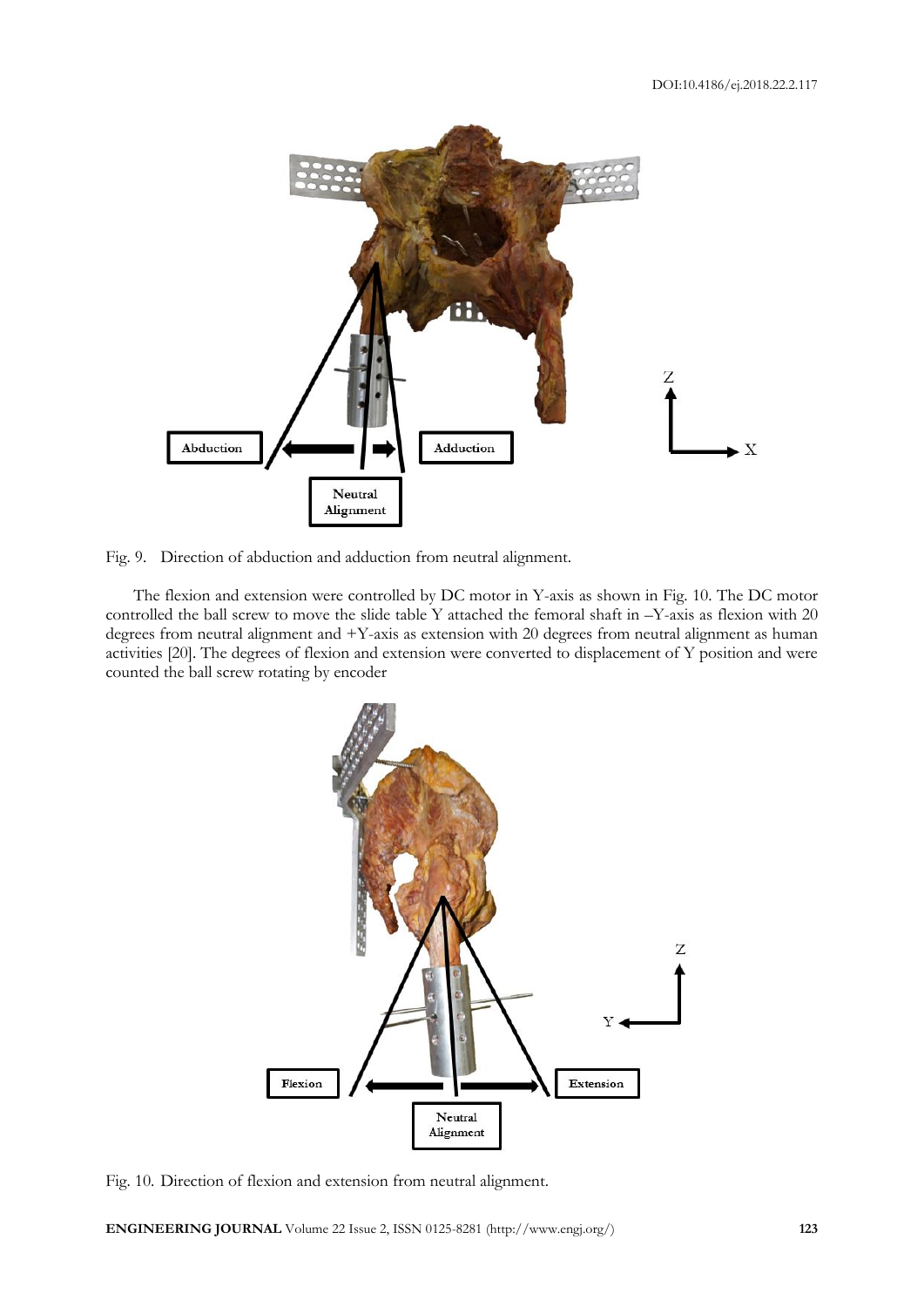The internal rotation and external rotation were controlled by stepping motor around Z-axis as shown in Fig. 11. The stepping motor controlled a thrust ball bearing to rotate the rotate table Z attached the femoral shaft around +Z-axis as internal rotation with 20 degrees from neutral alignment and –Z-axis as external rotation with 20 degrees from neutral alignment as human activities [20]. The degrees of internal rotation and external rotation were counted by step motor rotating.





Many *in vitro* testing devices have been designed and used in various tests. The main purpose is to mimic the real daily activities such as the wear testing machine for dental crown application is mimic the human oral cavity condition [21], the hip joint simulator is mimic the load and angular displacements of two and three axes of hip rotation to test the wear and creep of metal-on-polyethylene bearing [22] and the mechanical simulator is mimic the cycling angular movement and loading to evaluate the hip wear performance [23, 24] and use of multi-axial wear machine [25, 26]. Hip simulation machine developed for this research applied AC servo motor to control the loading to be as close as constant body weight when the testing hip moving. Force measurement was recorded by load cells, which were placed in Z-axis and was adjusted by Arduino. The torque control mode determines the velocity of motor rotation. Thus, the velocity of the motor would affect the response of the motor; the quick rotation speed required a greater force. All testing conditions used twenty seconds for one cycle.

## **3.2 Pressure in Hip Socket**

Twenty human fresh cadaveric hip joints from Department of Anatomy, Faculty of Medicine, Ramathibodi Hospital, Mahidol University were used in this research to tested under three conditions with randomly for left and right side as intact labrum, labral repair and labral reconstruction [27, 28, 29]. All testing hip had no evidence of traumatic diseases, infectious or tumoral lesions, or congenital bone malformation, including males and females; they ranged in age at the time of death from 60 to 80 years. Data were measured by the pressure sensor as shown in Fig. 12 to evaluate the pressure in the hip joint under six conditions. All results were shown in Table. 1.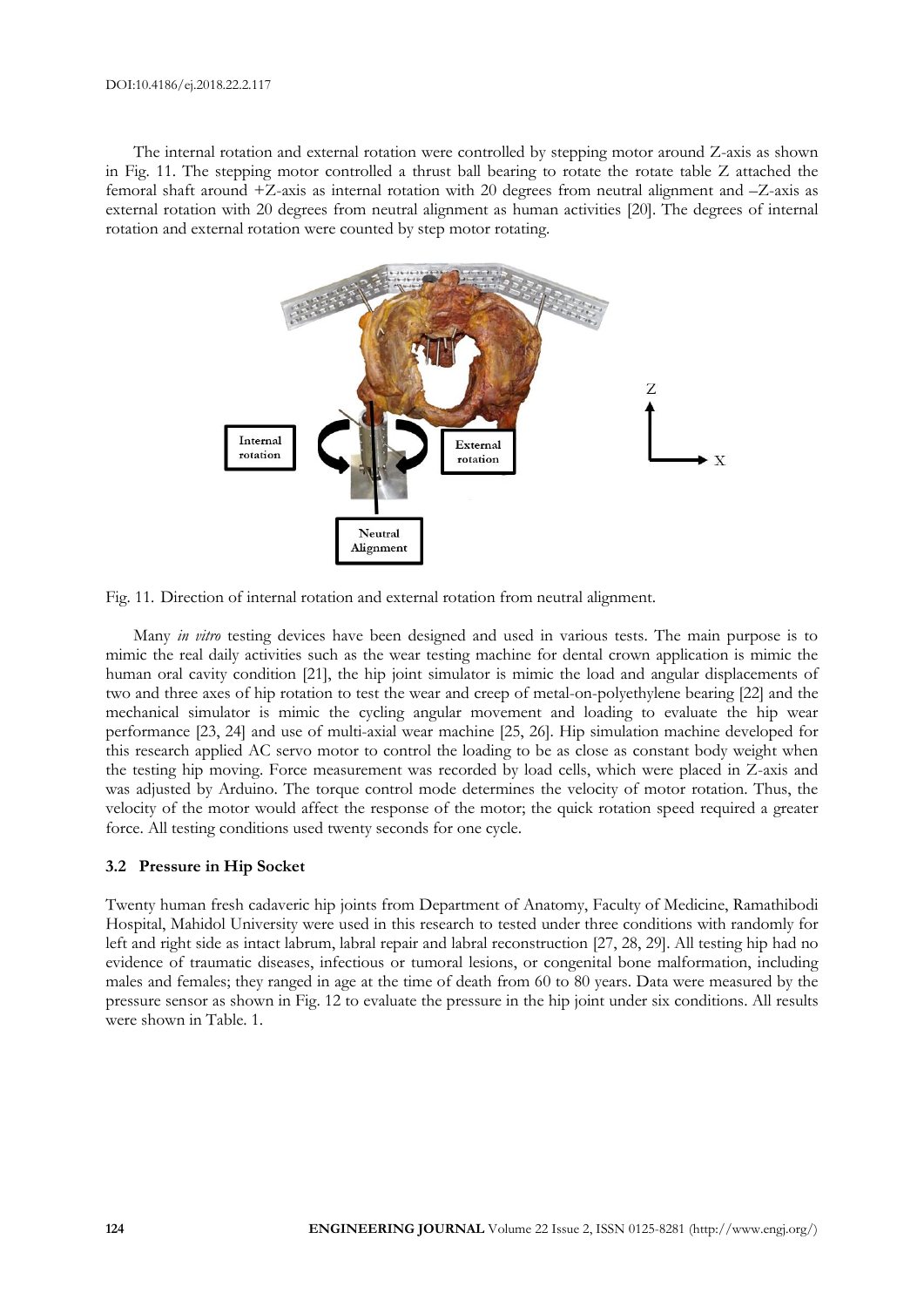

Fig. 12. The pressure distribute on the pressure sensor from I-Scan system.

Table 1. The maximum pressure in the hip socket under three labrum's conditions and seven conditions of testing hip movement.

|               |       | Condition<br>$of$ . | Maximum pressure (kPa) |         |           |           |           |          |          |
|---------------|-------|---------------------|------------------------|---------|-----------|-----------|-----------|----------|----------|
| Model         | Side  | labrum              | Neutral                | Flexion | Extension | Abduction | Adduction | Internal | External |
|               |       |                     |                        |         |           |           |           | rotation | rotation |
| А             | Left  | Intact              | 412                    | 454     | 389       | 384       | 386       | 332      | 517      |
| А             | Left  | Reconstruction      | 395                    | 546     | 338       | 407       | 425       | 478      | 459      |
| A             | Right | Intact              | 247                    | 488     | 394       | 349       | 328       | 350      | 528      |
| A             | Right | Repair              | 440                    | 432     | 388       | 462       | 493       | 493      | 589      |
| $\bf{B}$      | Left  | Intact              | 655                    | 476     | 772       | 617       | 678       | 631      | 738      |
| B             | Left  | Repair              | 523                    | 493     | 805       | 566       | 687       | 591      | 722      |
| $\, {\bf B}$  | Right | Intact              | 395                    | 387     | 428       | 531       | 472       | 320      | 658      |
| $\bf{B}$      | Right | Reconstruction      | 380                    | 469     | 325       | 477       | 458       | 571      | 501      |
| $\mathcal{C}$ | Left  | Intact              | 660                    | 733     | 713       | 688       | 712       | 600      | 702      |
| $\mathsf{C}$  | Left  | Repair              | 393                    | 434     | 643       | 418       | 467       | 427      | 623      |
| $\mathcal{C}$ | Right | Intact              | 375                    | 404     | 767       | 413       | 494       | 396      | 929      |
| $\mathsf{C}$  | Right | Reconstruction      | 312                    | 363     | 765       | 352       | 433       | 237      | 693      |
| D             | Left  | Intact              | 333                    | 257     | 558       | 322       | 339       | 291      | 668      |
| $\mathbf D$   | Left  | Reconstruction      | 423                    | 406     | 515       | 346       | 719       | 345      | 834      |
| D             | Right | Intact              | 308                    | 315     | 306       | 319       | 471       | 294      | 533      |
| D             | Right | Repair              | 296                    | 375     | 160       | 353       | 477       | 356      | 199      |
| E             | Left  | Intact              | 841                    | 814     | 1,002     | 954       | 1,034     | 1,060    | 1,057    |
| E             | Left  | Reconstruction      | 608                    | 770     | 308       | 946       | 132       | 513      | 189      |
| E             | Right | Intact              | 460                    | 504     | 415       | 470       | 503       | 490      | 808      |
| E             | Right | Repair              | 498                    | 436     | 490       | 540       | 540       | 388      | 702      |
| $\mathbf{F}$  | Left  | Intact              | 329                    | 338     | 393       | 358       | 271       | 439      | 387      |
| $\mathbf{F}$  | Left  | Reconstruction      | 316                    | 337     | 405       | 402       | 341       | 375      | 468      |
| $_{\rm F}$    | Right | Intact              | 351                    | 345     | 379       | 427       | 285       | 410      | 446      |
| $\mathbf{F}$  | Right | Reconstruction      | 295                    | 343     | 397       | 305       | 291       | 380      | 248      |
| G             | Left  | Intact              | 230                    | 317     | 252       | 380       | 212       | 329      | 228      |
| G             | Left  | Reconstruction      | 307                    | 211     | 289       | 348       | 324       | 395      | 286      |
| G             | Right | Intact              | 236                    | 341     | 267       | 416       | 234       | 455      | 258      |
| G             | Right | Repair              | 198                    | 744     | 335       | 193       | 204       | 404      | 443      |
| H             | Left  | Intact              | 344                    | 302     | 691       | 338       | 383       | 338      | 643      |
| H             | Left  | Repair              | 380                    | 278     | 583       | 373       | 394       | 287      | 611      |
| H             | Right | Intact              | 353                    | 322     | 620       | 441       | 367       | 396      | 514      |
| H             | Right | Reconstruction      | 328                    | 615     | 692       | 411       | 509       | 594      | 695      |
| I             | Left  | Intact              | 729                    | 691     | 520       | 683       | 918       | 623      | 785      |
| I             | Left  | Reconstruction      | 708                    | 656     | 652       | 620       | 747       | 706      | 654      |
| T             | Right | Intact              | 326                    | 307     | 489       | 377       | 457       | 327      | 630      |
| I             | Right | Repair              | 344                    | 291     | 615       | 485       | 542       | 303      | 891      |
| J             | Left  | Intact              | 246                    | 345     | 444       | 500       | 244       | 335      | 779      |
|               | Left  | Repair              | 242                    | 234     | 333       | 313       | 272       | 501      | 432      |
|               | Right | Intact              | 400                    | 376     | 441       | 654       | 296       | 244      | 371      |
|               | Right | Reconstruction      | 327                    | 346     | 390       | 615       | 315       | 383      | 156      |

The compared average maximum pressure in hip socket between intact labrum and labral reconstruction under seven conditions was shown in Fig. 13.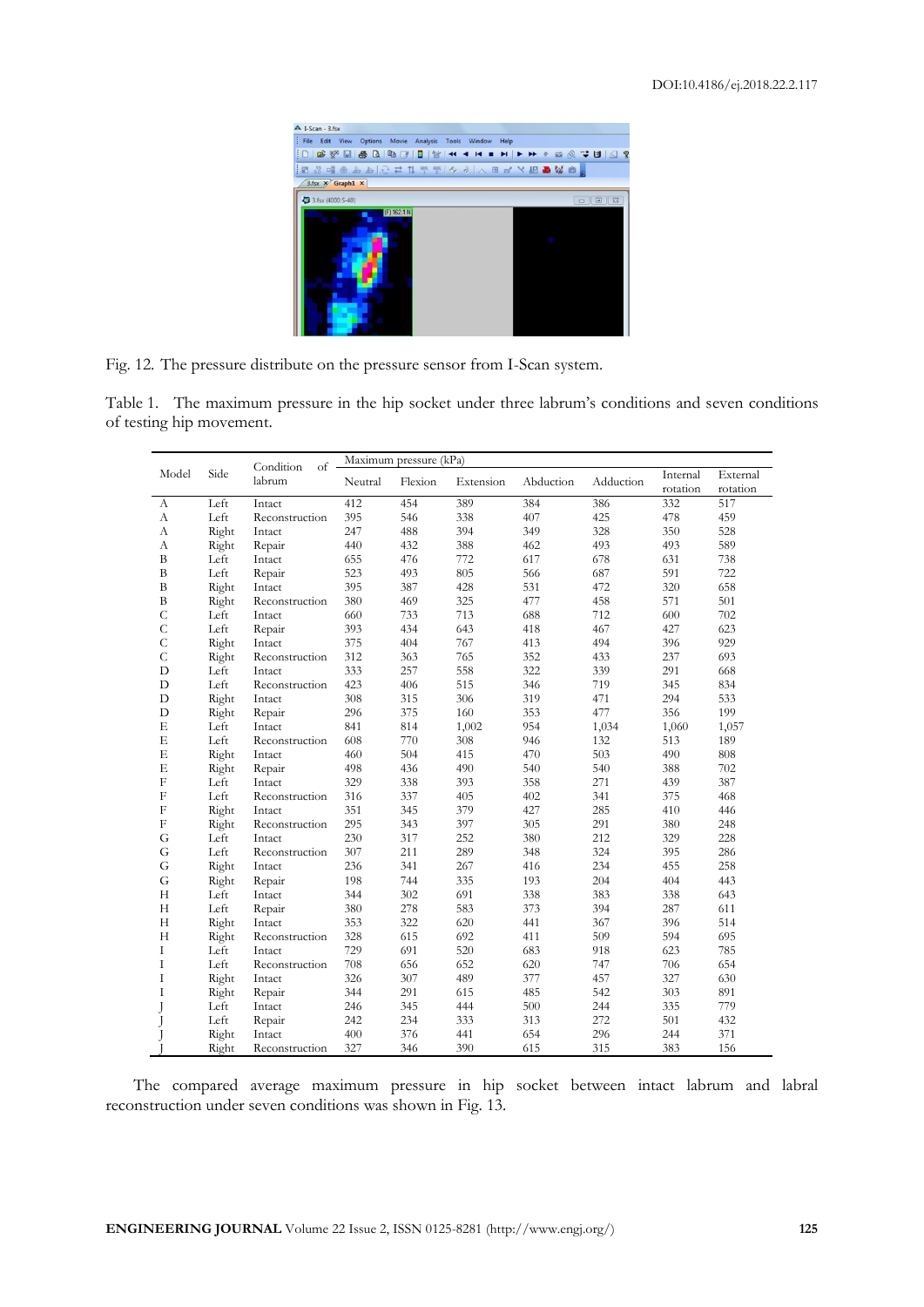

Fig. 13. The average pressure in hip socket of intact labrum and labral reconstruction.

The highest average maximum pressure in hip socket occurred under external rotation condition. Labral reconstruction reduces the pressure in hip socket in all conditions except flexion and internal rotation conditions. The compared average pressure in hip socket of intact labrum and labral reconstruction under seven conditions was shown in Fig. 14.





The highest average maximum pressure in hip socket occurred under external rotation condition same as shown in Fig. 13. Labral repair reduces the pressure in hip socket in all conditions except adduction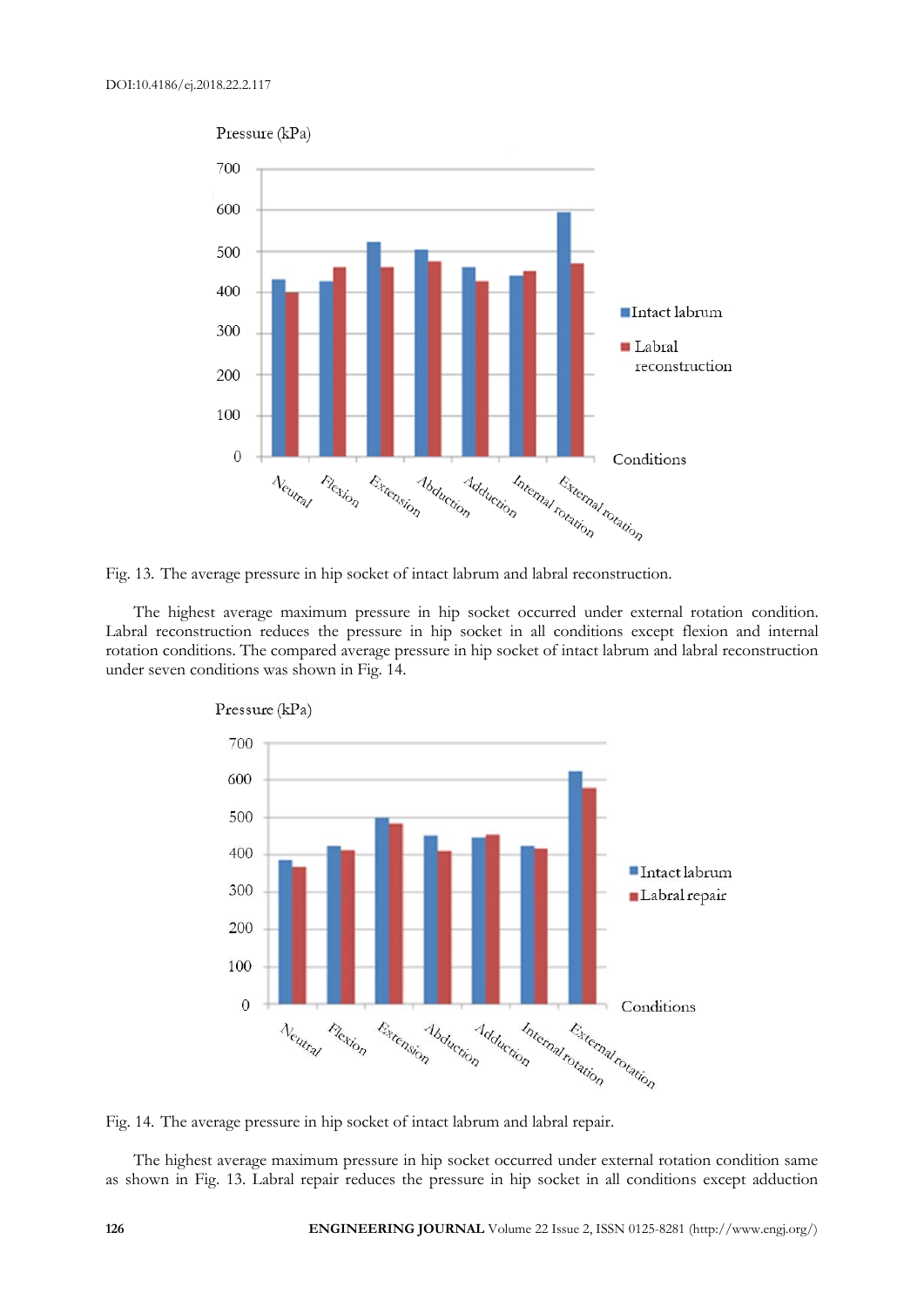conditions. The difference of maximum average pressure in hip socket between intact versus labral reconstruction and intact versus labral repair was shown in Table. 2.

| Condition         | The difference maximum average pressure in hip socket $(\%)$ |                                 |  |  |  |  |
|-------------------|--------------------------------------------------------------|---------------------------------|--|--|--|--|
|                   | Intact labrum and labral reconstruction                      | Intact labrum and labral repair |  |  |  |  |
| Neutral           | 7.35                                                         | 4.82                            |  |  |  |  |
| Flexion           | $-7.59$                                                      | 2.47                            |  |  |  |  |
| Extension         | 11.71                                                        | 3.10                            |  |  |  |  |
| Abduction         | 5.73                                                         | 9.11                            |  |  |  |  |
| Adduction         | 7.49                                                         | $-1.65$                         |  |  |  |  |
| Internal rotation | $-2.83$                                                      | 1.83                            |  |  |  |  |
| External rotation | 20.99                                                        | 7.24                            |  |  |  |  |

Table 2. The difference percentage of maximum average pressure in hip socket.

To consider the labral repair, the surgeon repaired the tear labrum that made the thickness reduces from the intact condition but the area increase as shown in Fig. 15. When  $r_1$  is a radius of intact labrum and r<sup>2</sup> is a radius of labral repair. The reduced thickness made the maximum average pressure higher than the intact condition because the thin labrum loss function to absorb the body weight load and femoral head placed to close the pelvis that made the bone to receive body weight without shock absorber.



Fig. 15. Top view and side view of: (a) Intact labrum and (b) Labral repair.

The labral reconstruction was used the iliotibial band that had elastic modulus 111 MPa and poison's ratio 0.418 [28] replaced for the tear labrum that had elastic modulus 33 MPa and poison's ratio 0.478 [30]. To consider the material properties between iliotibial band and labrum, the elastic modulus was calculated from Eq.  $(1)$ .

$$
E = \frac{\sigma}{\varepsilon}
$$
  
=  $\frac{F}{A} * \frac{L}{\Delta L}$  (1)

When considered the constant force, length and area of iliotibial band and labrum, the elastic modulus was inverse varied with delta L as shown in Fig. 16. Iliotibial band was harder than the labrum and absorbed the fewer loads from the body weight. The basic function of labrum was absorb the load from the pelvis but the iliotibial band was loss the basic function of labrum that made the maximum average pressure occurred under labral repair condition near the intact labrum than the labral reconstruction condition [29, 31].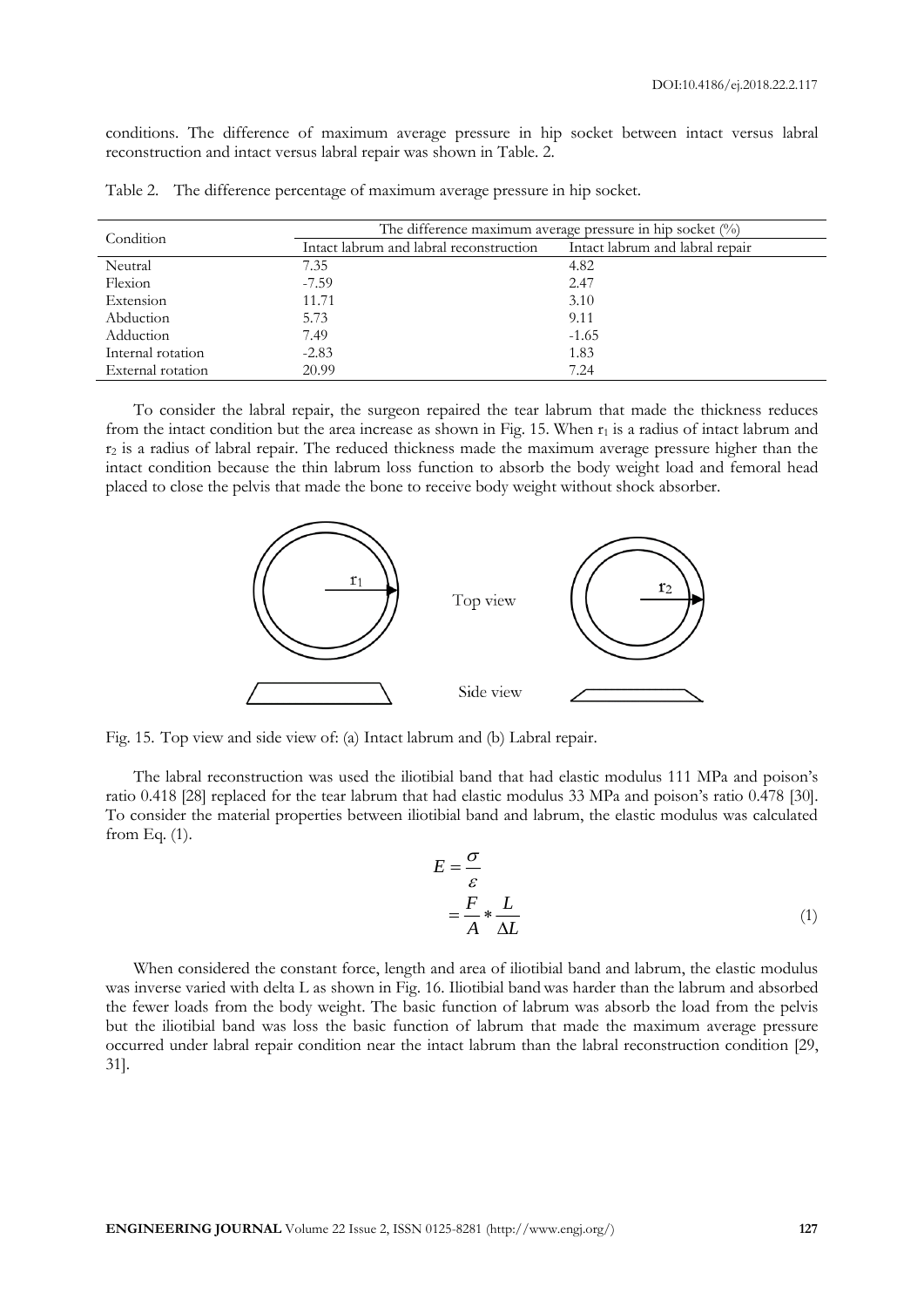

Fig. 16. The stress-strain curve of iliotibial band and labrum.

The surgeon should be repair the labrum when it tears because the average maximum pressure in the hip socket was occurred near the intact condition.

#### **4. Conclusion**

The hip simulation machine was constructed, which moved under six conditions including flexion, extension, abduction, adduction, internal rotation and external rotation under constant compression load and tested the pressure in hip socket with intact labrum, labral repair and labral reconstruction. This machine could create the natural hip movement and useful for cadaveric laboratory testing in different surgical techniques. The testing result was helped the surgeon to make a decision in surgery process.

#### **Acknowledgements**

The author wish to thank the Faculty of Medicine, Ramathibodi Hospital, Mahidol University, Faculty of Engineering, Mahidol University, Thailand and Biomechanics Analysis and Orthopaedic Device Design Laboratory (B-AODD Lab) for their support with the facilities and Mr. Chatchaval Dhubkaen and Ms. Daranee Pamornrattanakul to design and construct the hip simulation machine.

#### **References**

- [1] C. A. Myers, B. C. Register, P. Lertwanich, L. Ejnisman, W. W. Pennington, J. E. Giphart, R. F. LaPrade, and M. J. Philippon, "Role of the acetabular labrum and the iliofemoral ligament in hip stability: an in vitro biplane fluoroscopy study," *Am. J. Sports Med.*, vol. 39, no. 1\_suppl., pp. 85S-91S, 2011.
- [2] M. V. Smith, H. B. Panchal, R. A. Ruberte Thiele, and J. K. Sekiya, "Effect of acetabular labrum tears on hip stability and labral strain in a joint compression model," *Am. J. Sports Med.*, vol. 39, suppl. 1, pp. 103S-110S, 2011.
- [3] N. Espinosa, D. A. Rothenfluh, M. Beck, R. Ganz, and M. Leunig, "Treatment of femoro-acetabular impingment: Preliminary results of labral refixation," *J. Bone Joint Surg. Am.*, vol. 88, no. 5, pp. 925-935, 2006.
- [4] L. A. Farjo, J. M. Glick, and T. G. Sampson, "Hip arthroscopy for acetabular labral tears," *Arthroscopy*, vol. 15, no. 2, pp. 132-137, 1999.
- [5] S. J. Ferguson, J. T. Bryant, R. Ganz, and K. Ito, "An in vitro investigation of the acetabular labral seal in hip joint mechanics," *J. Biomech.*, vol. 36, no. 2, pp. 171-178, 2003.
- [6] J. C. McCarthy and B. Busconi, "The role of hip arthroscopy in the diagnosis and treatment of hip disease," *Can. J. Surg.*, vol. 38, suppl. 1, pp. S13-S17, 1995.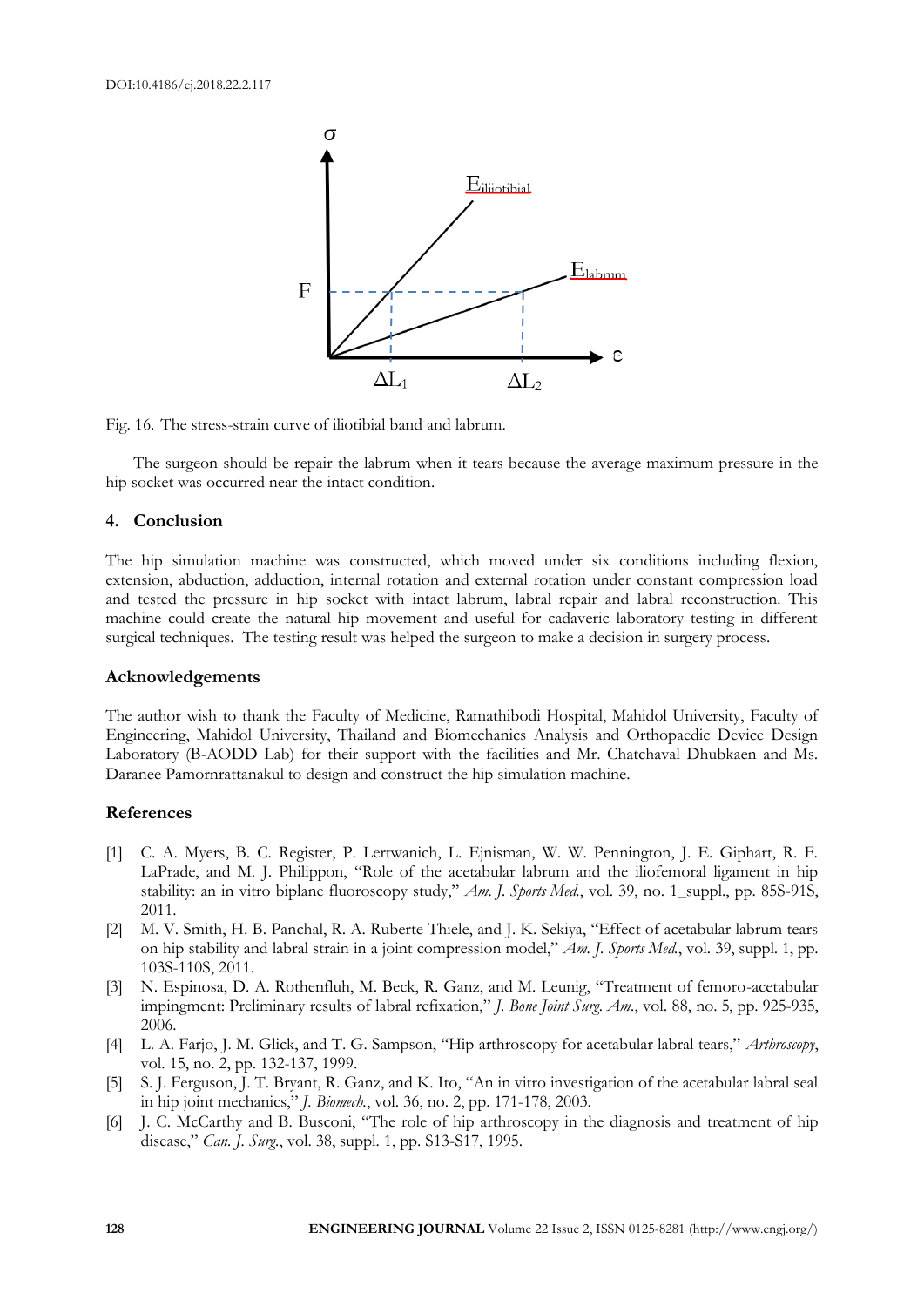- [7] A. A. Narvani, E. Tsiridis, S. Kendall, R. Chaudhuri, and P. Thomas, "A preliminary report on prevalence of acetabular labrum tears in sports patients with groin pain," *Knee Surg Sports Traumatol. Arthrosc.*, vol. 11, no. 6, pp. 403-408, 2003.
- [8] M. J. Philippon, R. B. Maxwell, T. L. Johnston, M. Schenker, and K. K. Briggs, "Clinical presentation of femoroacetabular impingement," *Knee Surg Sports Traumatol Arthrosc.*, vol. 15, no. 8, pp. 1041-1047, 2007.
- [9] R. S. Burnett, G. J. Della Rocca, H. Prather, M. Curry, W. J. Maloney, and J. C. Clohisy, "Clinical presentation of patients with tears of the acetabular labrum," *J. Bone Joint Surg. Am.*, vol. 88, no. 7, pp. 1448-1457, 2006.
- [10] C. A. Guanche and R. S. Sikka, "Acetabular labral tears with underlying chondromalacia: A possible association with high-level running," *Arthroscopy*, vol. 21, no. 5, pp. 580-585, 2005.
- [11] B. T. Kelly, D. E. Weiland, M. L. Schenker, and M. J. Philippon, "Arthroscopic labral repair in the hip: Surgical technique and review of the literature," *Arthroscopy*, vol. 21, no. 12, pp. 1496-1504, 2005.
- [12] C. L. Lewis and S.A. Sahrmann, "Acetabular labral tears," *Physical Therapy*, vol. 86, no. 1, pp. 110-121, 2006.
- [13] J. W. Alexander, M. J. Crawford, C. E. Vega, M. T. Thompson, A. R. Miller, and P. C. Noble, "The impact of labral tears on the stability of the hip joint," *Trans Orthop Res Soc*., vol. 32, pp. 71, 2007.
- [14] M. J. Crawford, C. J. Dy, J. W. Alexander, M. Thompson, S. J. Schroder, C. E. Vega, R. V. Patel, A. R. Miller, J. C. McCarthy, W. R. Lowe, and P. C. Noble, "The 2007 Frank Stinchfield Award: The biomechanics of the hip labrum and the stability of the hip," *Clin. Orthop. Relat. Res*., vol. 465, pp. 16- 22, 2007.
- [15] C. J. Dy, M. T. Thompson, M. J. Crawford, J. W. Alexander, J. C. McCarthy, and P. C. Noble, "Tensile strain in the anterior part of the acetabular labrum during provocative maneuvering of the normal hip," *J. Bone Joint Surg. Am.*, vol. 90, no. 7, pp. 1464-1472, 2008.
- [16] S. J. Ferguson, J. T. Bryant, R. Ganz, and K. Ito, "The influence of the acetabular labrum on hip joint cartilage consolidation: A poroelastic finite element model," *J. Biomech.*, vol. 33, pp. 953-960, 2000.
- [17] Panasonic Electric Work. (2016). *Servos* [Online]. Available: http://www.clrwtr.com/Panasonic-Servos.htm [Accessed: 9 September 2016]
- [18] Nectec. (2016). *Size Thailand* [Online]. Available: http://www.sizethailand.org/region\_all.html [Accessed: 28 November 2017]
- [19] Tekscan. (2016). *Pressure Mapping, Force Measurement & Tactile Sensors* [Online]. Available: https://www.tekscan.com/products-solutions/systems/i-scan-system [Accessed: 30 April 2016]
- [20] G. A. Turley, M. A. Williams, R. M. Wellings, and D. R. Griffin, "Evaluation of range of motion restriction within the hip joint," *Med Biol Eng Comput*, vol. 51, pp. 467–477, 2013.
- [21] P. Aroonjarattham, C. Suvanjumrat, and E. Chaichanasiri, "Development of a wear testing machine for dental crown application," *J. Kasetsart (Nat. Sci.)*, vol. 47, no. 5, pp. 790-801, 2013.
- [22] M. Ali, M. Al-Hajjar, S. Partridge, S. Williams, J. Fisher, and L. M. Jennings, "Influence of hip joint simulator design and mechanics on the wear and creep of metal-on-polyethylene bearing," *J. Engineering in Medicine*, vol. 230, no. 5, pp. 389-397, 2016.
- [23] R. M. Trommer and M. M. Maru, "Importance of preclinical evaluation of wear in hip implant designs using simulator machines," *Rev Bras Ortop*, vol. 52, no. 3, pp. 251-259, 2017.
- [24] N. I. Galanis and D. E. Manolakos, "Design of a hip joint si,ulator according to the ISO 14242," in *Proceedings of the World Congress on Engineering 2011*, London, U.K., 2011.
- [25] C. R. Bragdon, D. O. O'Connor, J. D. Lowenstein, M. Jasty, and W. D. Syniuta, "The importance of multidirectional motion on the wear polyethylene," *Proc Inst Mech Eng [H]*, vol. 210, no. 3, pp. 157-165, 1996.
- [26] A. Wang, C. Stark, and J. H. Dumbleton, "Mechanistic and morphological origins of ultra-high molecular weight polyethylene wear debris in total joint replacement prostheses," *Proc Inst Mech Eng [H]*, vol. 210, no. 3, pp.141-155, 1996.
- [27] S. Lee, T. H. Wuerz, E. Shewman, F. M. McCormick, M. J. Salata, M. J. Philippon, and S. J. Nho, "Labral reconstruction with iliotibial band autografts and semitendinosus allografts improves hip joint contact area and contact pressure," *Am J Sports Med*, vol. 43, no. 1, pp. 98-104, 2015.
- [28] B. Innocenti, O. F. Bilgen, L. Labey, G. H. van Lenthe, J. V. Sloten, and F. Catani, "Load sharing and ligament strains in balanced overstuffed and understuffed UKA. A validated finite element analysis," *J Arthroplasty*, vol. 29, pp. 1491-1498, 2014.